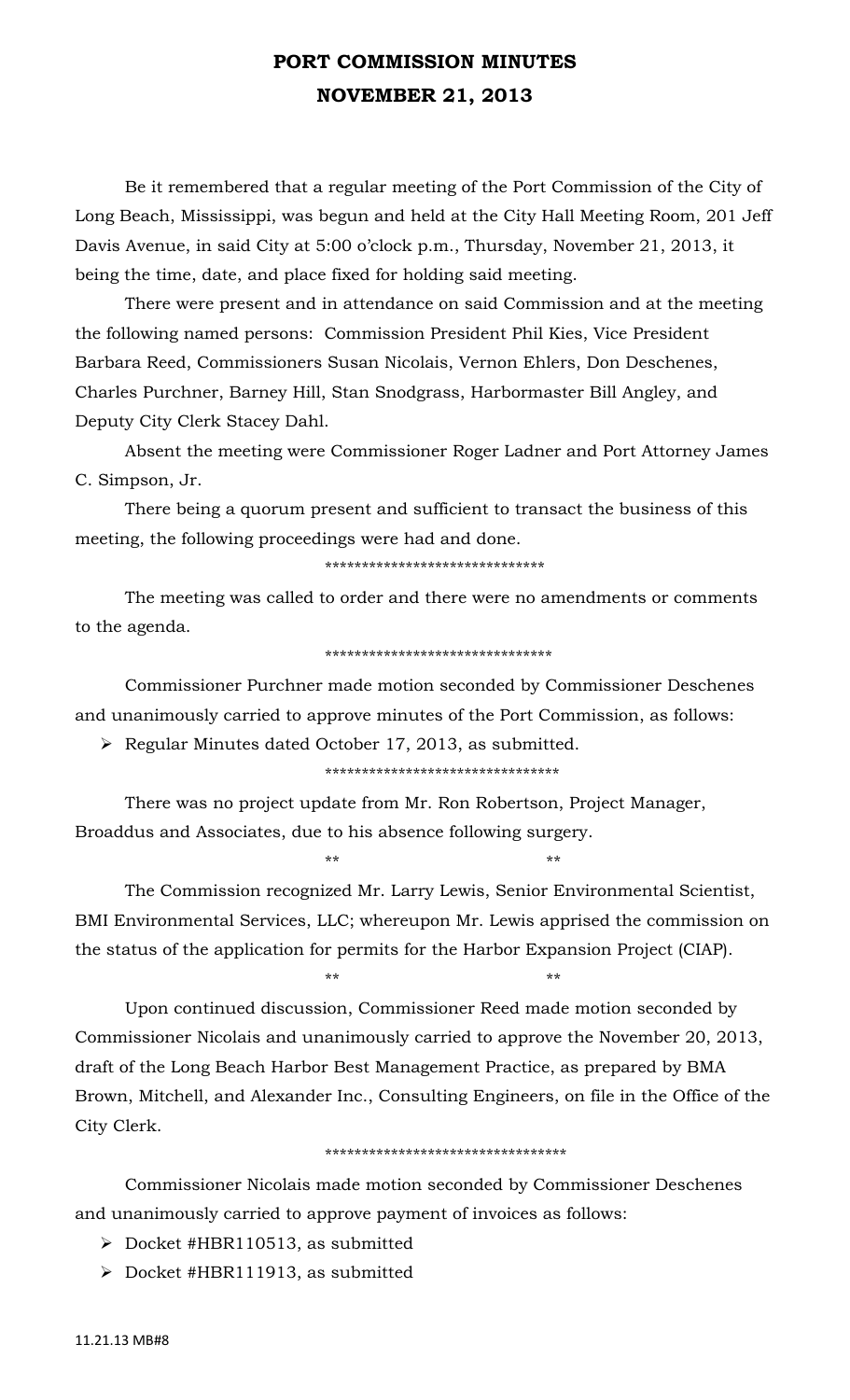# **PORT COMMISSION MINUTES NOVEMBER 21, 2013**

#### \*\*\*\*\*\*\*\*\*\*\*\*\*\*\*\*\*\*\*\*\*\*\*\*\*\*\*\*\*\*\*\*\*\*

 Commissioner Purchner made motion seconded by Commissioner Nicolais and unanimously carried acknowledging receipt of the October, 2013, Revenue/Expense Report.

### \*\*\*\*\*\*\*\*\*\*\*\*\*\*\*\*\*\*\*\*\*\*\*\*\*

 The Commission recognized Mr. Bill Angley and the Harbormaster's report as follows: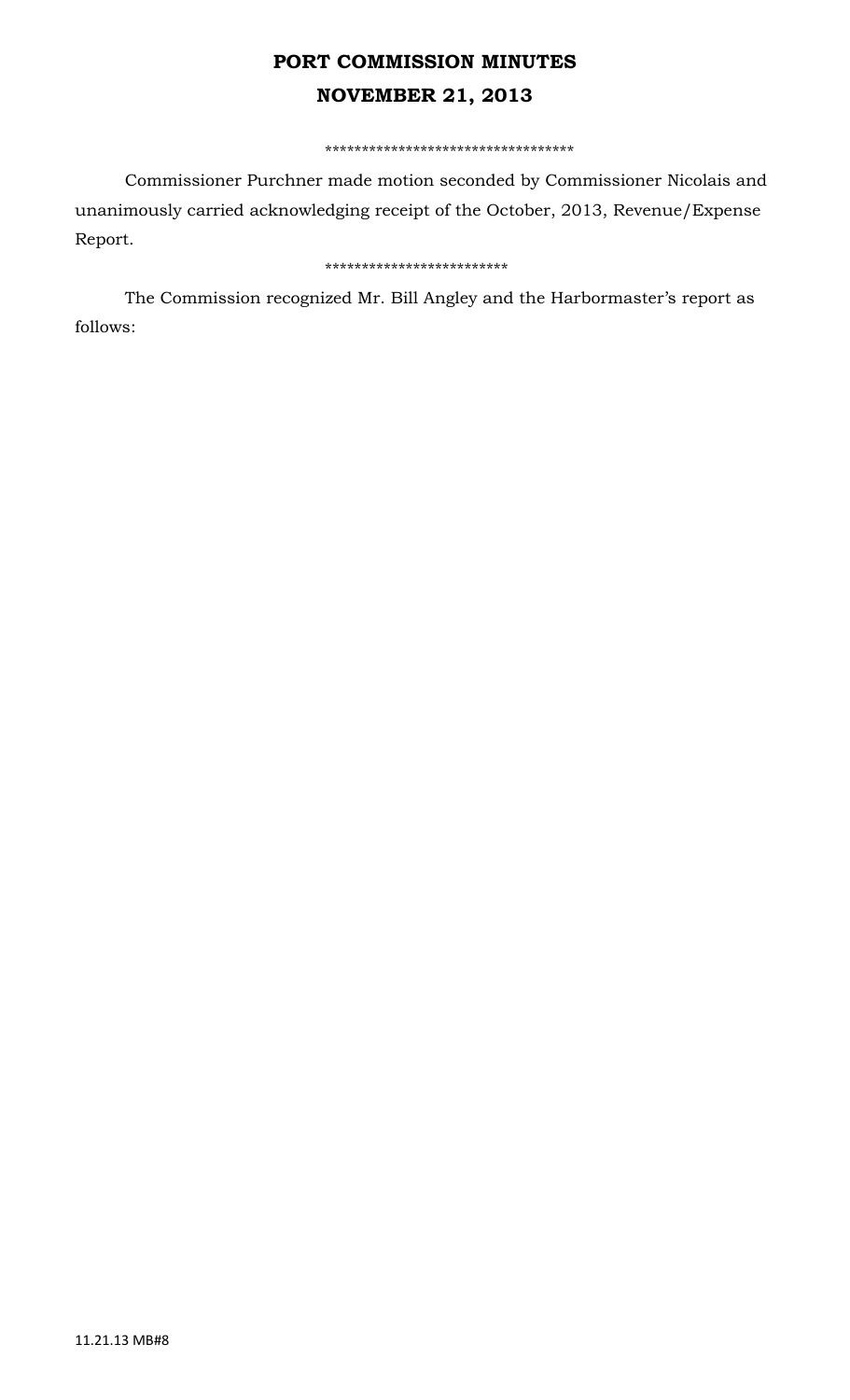# **PORT COMMISSION MINUTES NOVEMBER 21, 2013**

### **Harbor Master Report**

### November 21, 2013

- MS Power installed new LED lights for parking areas excellent light output and aimed for an improved back lighting for navigation
- New Clean Resilient Marina guide lines were brought to me today digital file is too big to email if you would like a copy give me flash drive or CDRW and I will make you a copy
- Gates to be replaced soon should be in on 25Nov2013
- Job #1973 Pier 1 and 2 complete as far as decking and Electrical. Water on pier 3, 4, 1 complete to new pedestals. New conduit under piers installed and secured. Stringer pier is complete and opened. Pier 3 is 50% done on new construction. Lighting in harbor is 200% better and is a joy to walk around at night again.
- Job #1979 North Launch Ramp is on hold.
- Fuel pier will begin as soon as materials arrive.
- Job #1977 All finger piers are complete
- 80% certified CPR
- 90% boaters safety certified
- 100% SOP certified
- 3 Live Aboard (Welch, Haley, Kilner)
- June 129 of 213
- July 131 of 213
- $\bullet$  August 134 of 213
- September 134 of 213
- October 118 of 213

 There was no action required or taken regarding the aforesaid Harbormaster's report.

#### \*\*\*\*\*\*\*\*\*\*\*\*\*\*\*\*\*\*\*\*\*\*\*\*\*\*\*\*\*\*\*\*

 There was no Port Attorney's report due to his absence. \*\*\*\*\*\*\*\*\*\*\*\*\*\*\*\*\*\*\*\*\*\*\*\*\*\*\*\*\*\*\*\*

 There being no further business to come before the Port Commission at this time, Commissioner Nicolais made motion seconded by Commissioner Reed and unanimously carried to adjourn until the next regular meeting in due course.